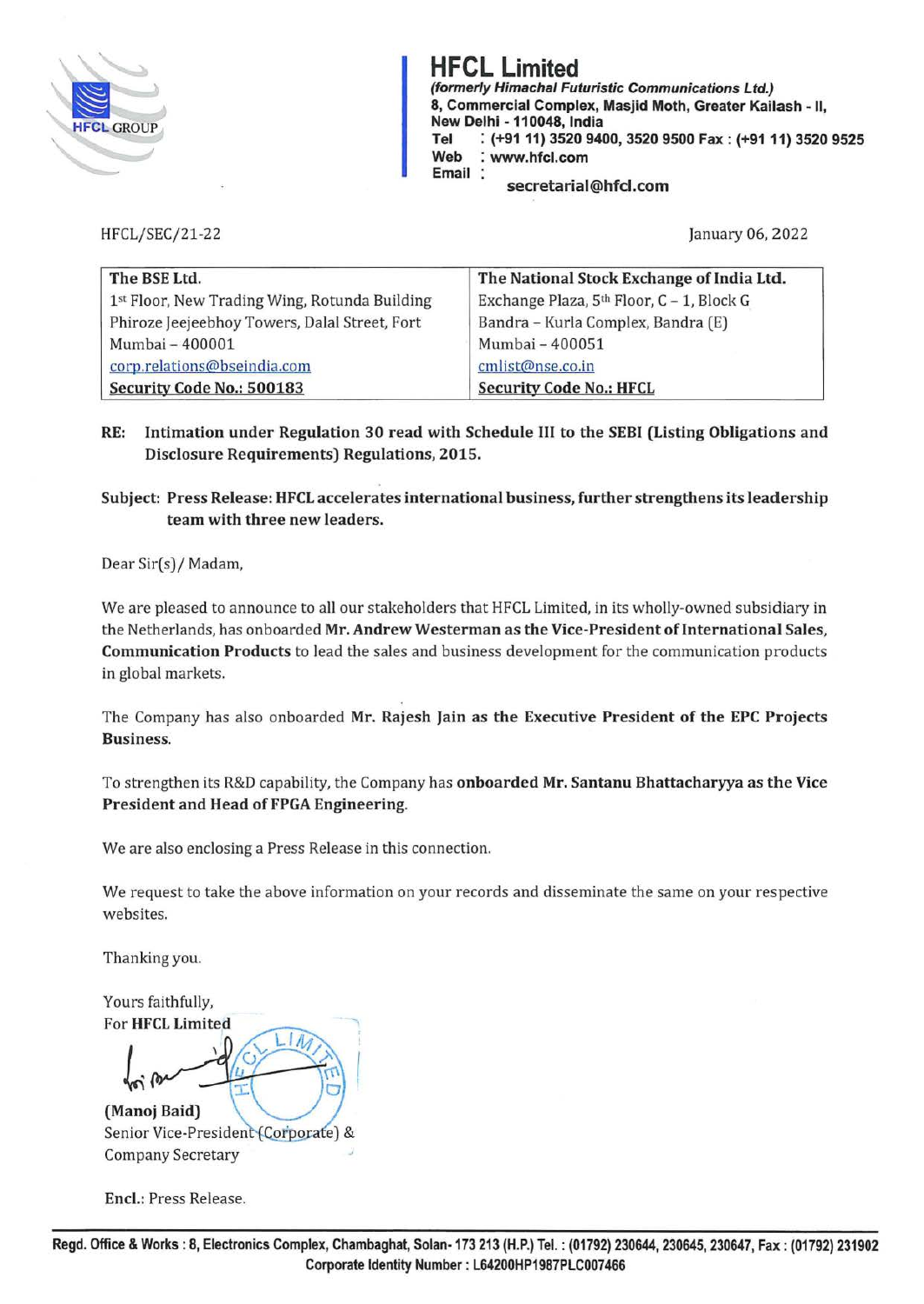**Press Release** 



## **For immediate Release**



## **HFCL accelerates international business, further strengthens its leadership team with three new leaders**

**Delhi, January 06, 2022-** HFCL Limited (HFCL}, leading telecom equipment manufacturer and technology provider is poised for scaling its international business. HFCL's strategy is to enter new products, new geographies and to reach new customers and hence, to strengthen the Company's leadership team, HFCL welcomes three industry veterans.

HFCL in its wholly-owned subsidiary in the Netherlands has onboarded Mr. **Andrew Westerman**  as the **Vice President of International Sales, Communication Products to lead the sales and business development for the communication products in global markets.** 

HFCL has also on boarded **Mr. Rajesh Jain** as the **Executive President of the EPC Projects Business.** 

**To strengthen its R&D capability** HFCL has onboarded **Mr. Santanu Bhattacharyya** as the **Vice President and Head of FPGA Engineering.** 

**Mr. Andrew Westerman,** joins HFCL as the **Vice President** - **International Sales, Communication Products.** Andrew has more than three decades of experience in pre-sales, business development, transmission and networking. Prior to joining HFCL, Andrew was the Head of Sales, EMEA Region, Mimosa by Airspan where he was responsible for managing and growing direct sales through service providers along with indirect sales. Having held several leadership positions in renowned organizations like **Ceragon Networks, Ericsson and ICO Global Communications,**  Andrew will focus on sales and business development for HFCL's entire range of Communication Products in the international market. His appointment will further strengthen the global leadership team of HFCL.

The Company had also recently onboarded Dr. Peter A Weimann as the CTO of Optical Fiber Cable business and Mr. Jochen Arms as the Vice-President - Sales for the European DACH Region for Optical Fiber Cables.

**Mr. Rajesh Jain,** has joined as the **Executive President** - **Telecom EPC Projects Business.** His appointment will help HFCL grow its EPC projects business in both the national and international markets. An MBA, Rajesh has over 26 years of experience in varied business sectors, such as Telecom & Power, EPC and O&M Projects. He has held senior business and cross functional leadership positions in his career and built strong relationships with key stakeholders in Government, PSUs and corporate sector. Prior to joining HFCL, Rajesh was associated with **A22 Infra Engineering Limited, as CEO** & **Whole Time Director** and has previously worked with **Teracom Limited, Surana Telecom, MPI Group** and **Vindhya Telelinks Limited.** 

Mr. **Santanu Bhattacharyya** has joined as the **Vice President** - **Head of FPGA Engineering.** His appointment will help HFCL address the tremendous opportunities in the SG space and to build HFCL's products for the global telecom markets. An industry expert in R&D with over three decades of experience, Santanu is an M.Tech. in Communications Engineering from Jadavpur

 $\left($  $m \rightarrow m$